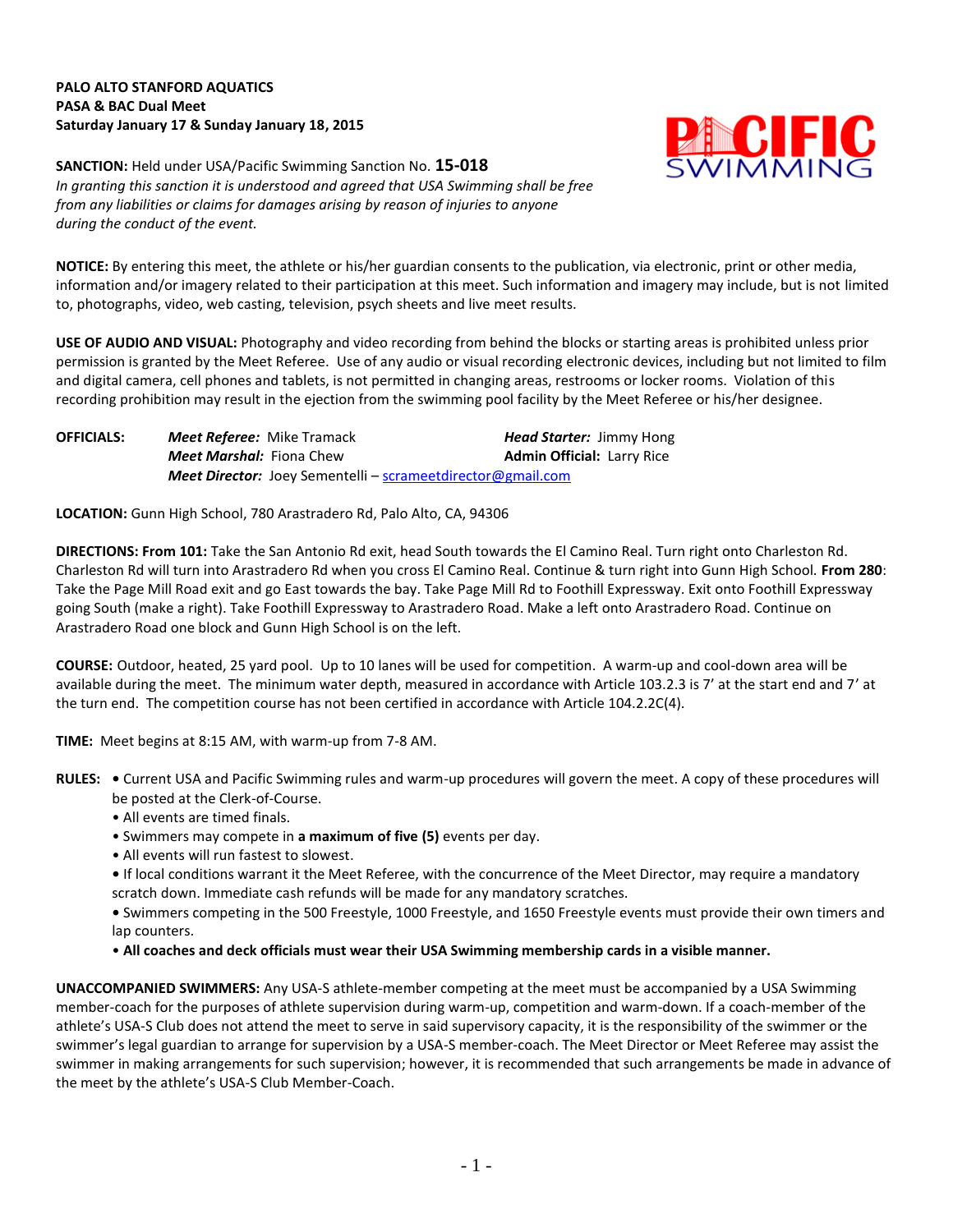**RACING STARTS:** Swimmers must be certified by a USA-S member-coach as being proficient in performing a racing start, or must start the race in the water. It is the responsibility of the swimmer or the swimmer's legal guardian to ensure compliance with this requirement.

## **RESTRICTIONS:**

- Smoking and the use of other tobacco products is prohibited on the pool deck, in the locker rooms, in spectator seating, on standing areas and in all areas used by swimmers, during the meet and during warm-up periods.
- Sale and use of alcoholic beverages is prohibited in all areas of the meet venue.
- No glass containers are allowed in the meet venue.
- No propane heater is permitted except for snack bar/meet operations.
- All shelters must be properly secured.
- Changing into or out of swimsuits other than in locker rooms or other designated areas is prohibited.
- Destructive devices, to include but not limited to, explosive devices and equipment, firearms (open or concealed), blades, knives, mace, stun guns and blunt objects are strictly prohibited in the swimming facility and its surrounding areas. If observed, the Meet Referee or his/her designee may ask that these devices be stored safely away from the public or removed from the facility. Noncompliance may result in the reporting to law enforcement authorities and ejection from the facility. Law enforcement officers (LEO) are exempt per applicable laws.

## **ELIGIBILITY:**

- Swimmers must be current members of USA-S and enter their name and registration number on the meet entry card as they are shown on their Registration Card. If this is not done, it may be difficult to match the swimmer with the registration and times database. The meet host will check all swimmer registrations against the SWIMS database and if not found to be registered, the Meet Director shall accept the registration at the meet (a \$10 surcharge will be added to the regular registration fee). Duplicate registrations will be refunded by mail.
- Swimmers must be currently registered as PASA, BAC, UN-PASA, or UN-BAC in order to compete.
- Entries with **"NO TIME" will be ACCEPTED.**
- Entry times submitted for this meet will be checked against a computer database and may be changed in accordance with Pacific Swimming Entry Time Verification Procedures.
- The swimmer's age will be the age of the swimmer on the first day of the meet.

## **ENTRY FEES:** None.

**ENTRIES:** Entries will only be accepted via Hytek team entry. Entry times must be submitted in yards using Hytek. Entries should be submitted to Joey Sementelli a[t Sementelli@stanford.edu](mailto:Sementelli@stanford.edu) by January 2, 2015.

| Mail entries to:   | Hand deliver entries to: |
|--------------------|--------------------------|
| Joev Sementelli    | Joey Sementelli          |
| 875 Bowdoin Street | 875 Bowdoin Street       |
| Stanford, CA 94305 | Stanford. CA 94305       |

**CHECK-IN:** The meet will be pre-seeded.

**SCRATCHES:** Swimmers shall inform themselves of the meet starting time and shall report to the proper meet authorities promptly upon call. Any swimmers not reporting for or competing in an individual timed final event *shall not* be penalized.

**AWARDS:** None.

**ADMISSION:** Free. A meet program will be emailed a few days before the meet.

**REFRESHMENTS:** A snack bar will be open each day. Coaches and working deck officials will be provided refreshments.